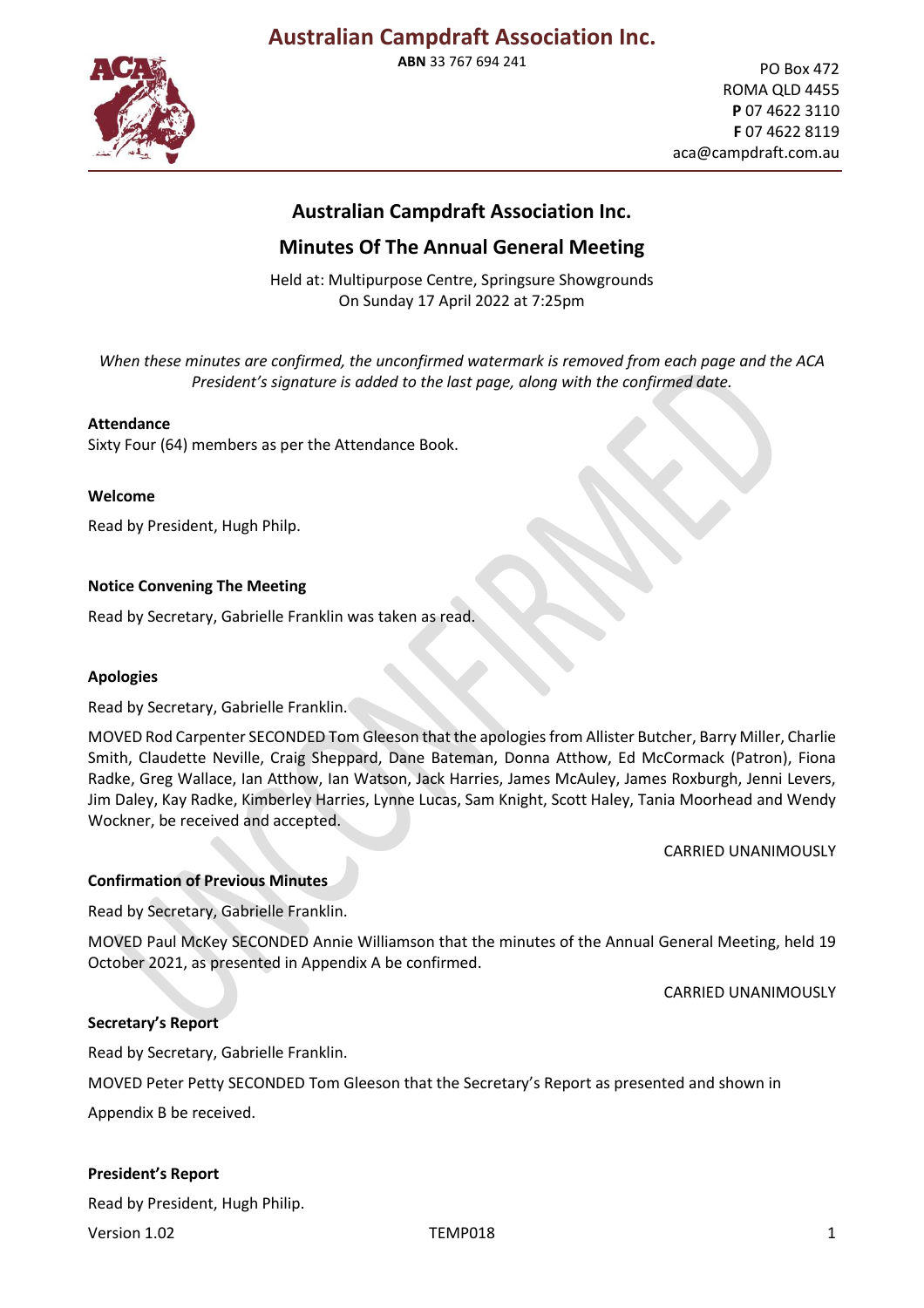

MOVED Evan Acton SECONDED Berry Shann that the President's Report as presented and shown in

Appendix C be received.

## **Vice President's Report**

Read by Vice President, Rohan Marks.

MOVED Rohan Marks SECONDED Rod Carpenter that the Vice President's Report as presented and shown in Appendix D be received.

## **Vice President's Report**

Read by Vice President, Sean Dillon.

MOVED Sean Dillon SECONDED Pete Comiskey that the Vice President's Report as presented and shown in Appendix E be received.

### **Vice President's Report**

Read by Vice President, Stephen Sheppard.

MOVED Denis Hanrahan SECONDED Ben Hall that the Vice President's Report as presented and shown in Appendix F be received.

### **Treasurer's Report**

Read by Secretary, Gabrielle Franklin.

MOVED Mac Shann SECONDED Evan Acton that the Treasurer's Report as submitted and shown in Appendix G be received.

### **General Business**

Read by President, Hugh Philp.

Mac Shann gave a vote of thanks to Hugh and expressed his disappointment at the negative attitude from members. Hugh Philp responded by outlining the process for complaints to be submitted through the ACA Office for review by the Management Committee.

Norma Shannon expressed her concerns regarding Campdraft One. Hugh Philp responded with an explanation that members are welcome to attend Management Committee meetings. Sean Dillon added that minutes from every meeting are available to membersshould they be requested. It was suggested by Norma Shannon that the minutes be posted on the website for viewing.

Evan Acton stated that every letter that is written and sent to the Operations Manager, is read, tabled and discussed at the Management Committee meeting following its receipt.

Mick Cole expressed his concerns in regards to ACA's in action towards the problem of people not getting in to campdrafts. Sean Dillon addressed this expressing that that a rule was put through at the Management Committee Meeting held earlier in the day to eliminate the issue of committees picking and choosing which events are affiliated on their programs, thus allowing more competitors to nominate.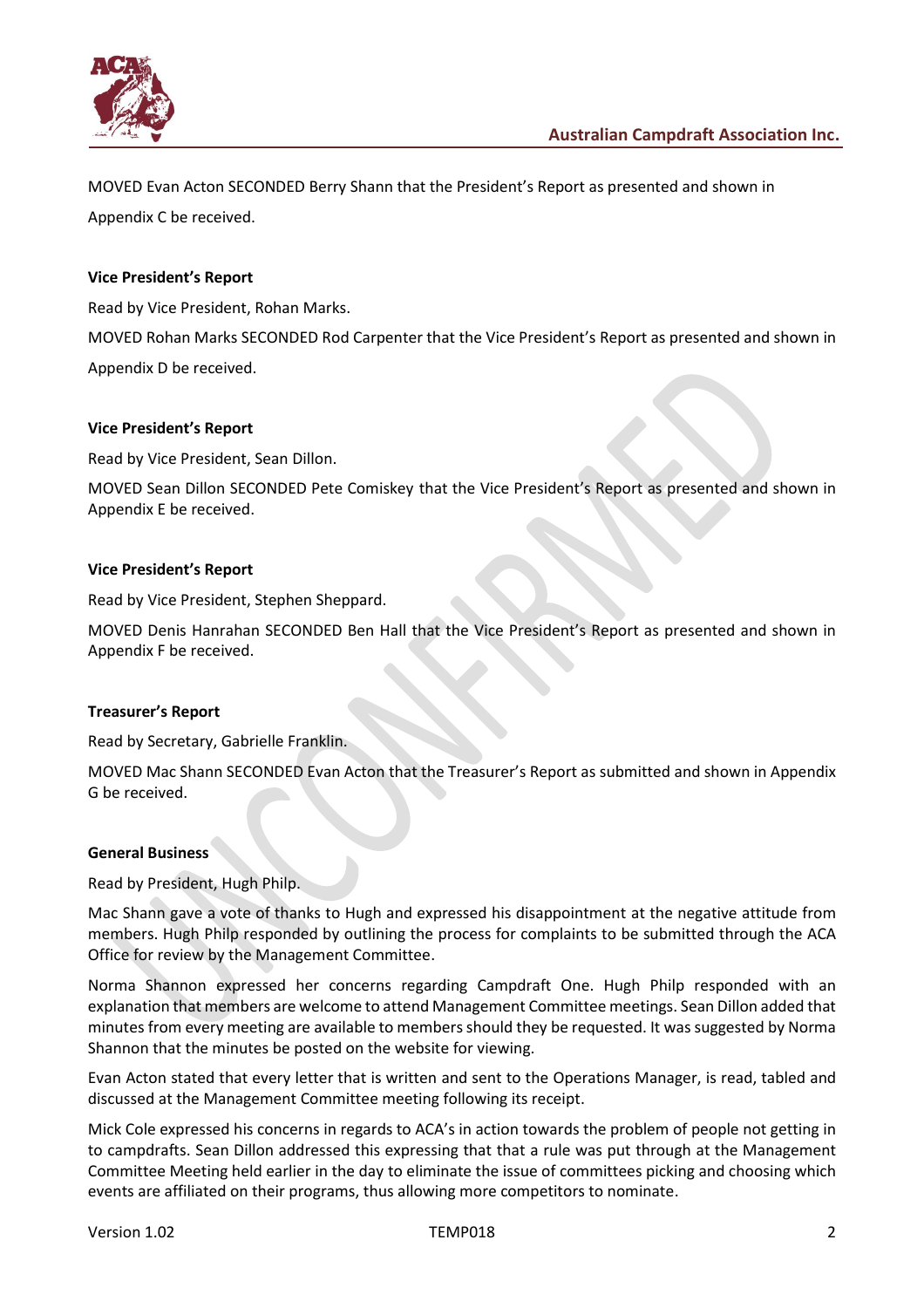

Holly Dawson also expressed her concerns of members not getting in to campdrafts. Hugh Philp responded to this with some restrictions from the ACA General Information Competition Rules and Guidelines that ACA Affiliated committees can impose to get the maximum number of members into each event. He also mentioned that Secretaries Forums are available and a great tool to help get information across to ACA Secretaries. Mac Shann added that anyone can get in and have a go, start a committee and put back into the sport.

Norma Shannon raised her concerns about the 50% increase on membership fees that is applied to memberships paid after 31 January. Hugh Philp responded that the same increase was in place last year with no complaints from members. Gabrielle Franklin added that the price for administering a membership is still the same and that the additional cost is reflective of how much it increases if a member renews late. Sean Dillon noted that the volunteer status membership option that is available for those attending who can contribute through the committee.

Tom Gleeson said he was against the 50% increase of membership fees paid after 31 January.

## **Presentation to Outgoing President**

Presented by Incoming President, Rohan Marks.

### **Meeting Close**

President, Hugh Philp declared the meeting closed at 8:34pm and thanked everyone for their attendance & participation.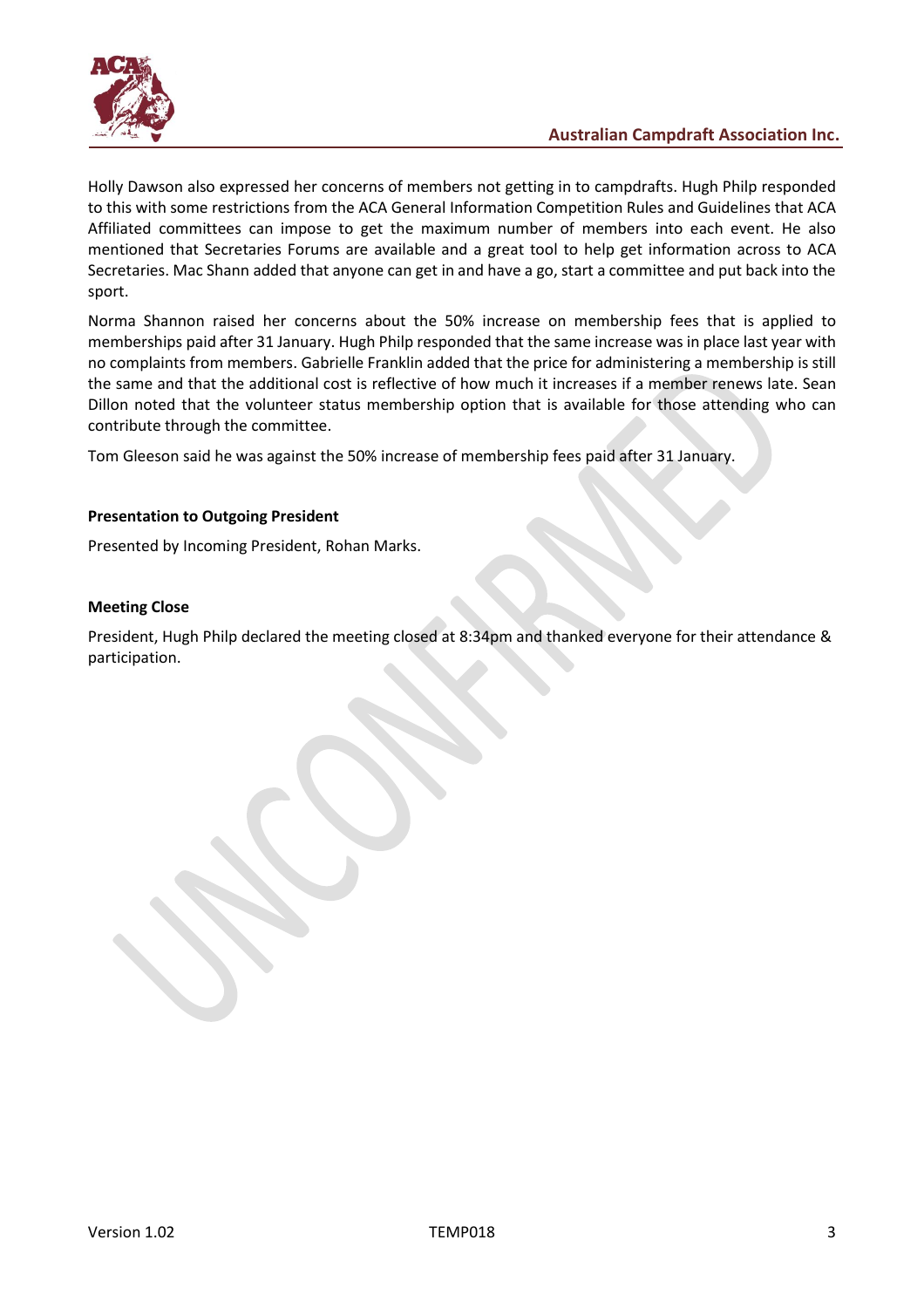



# Appendix A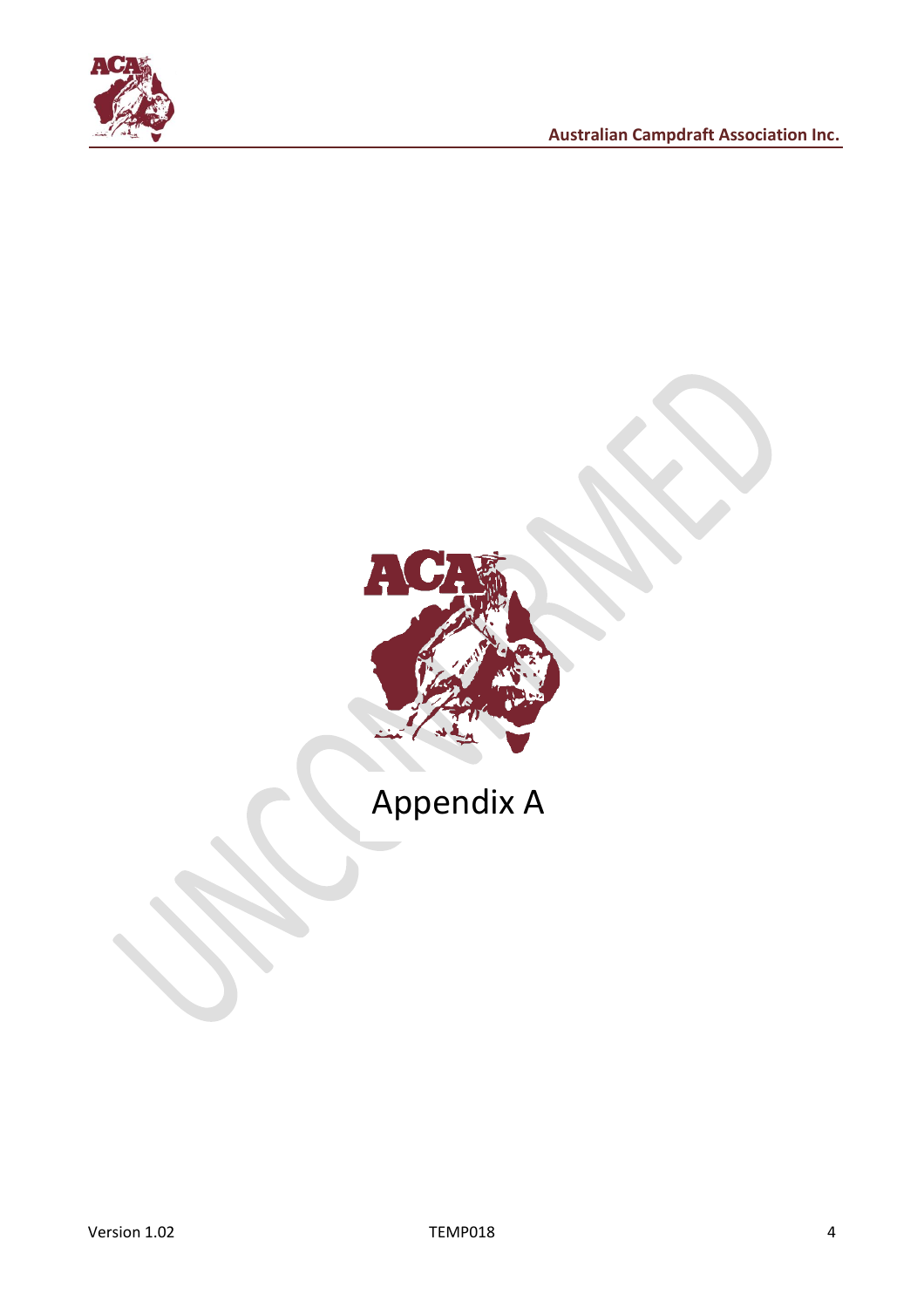



## Appendix B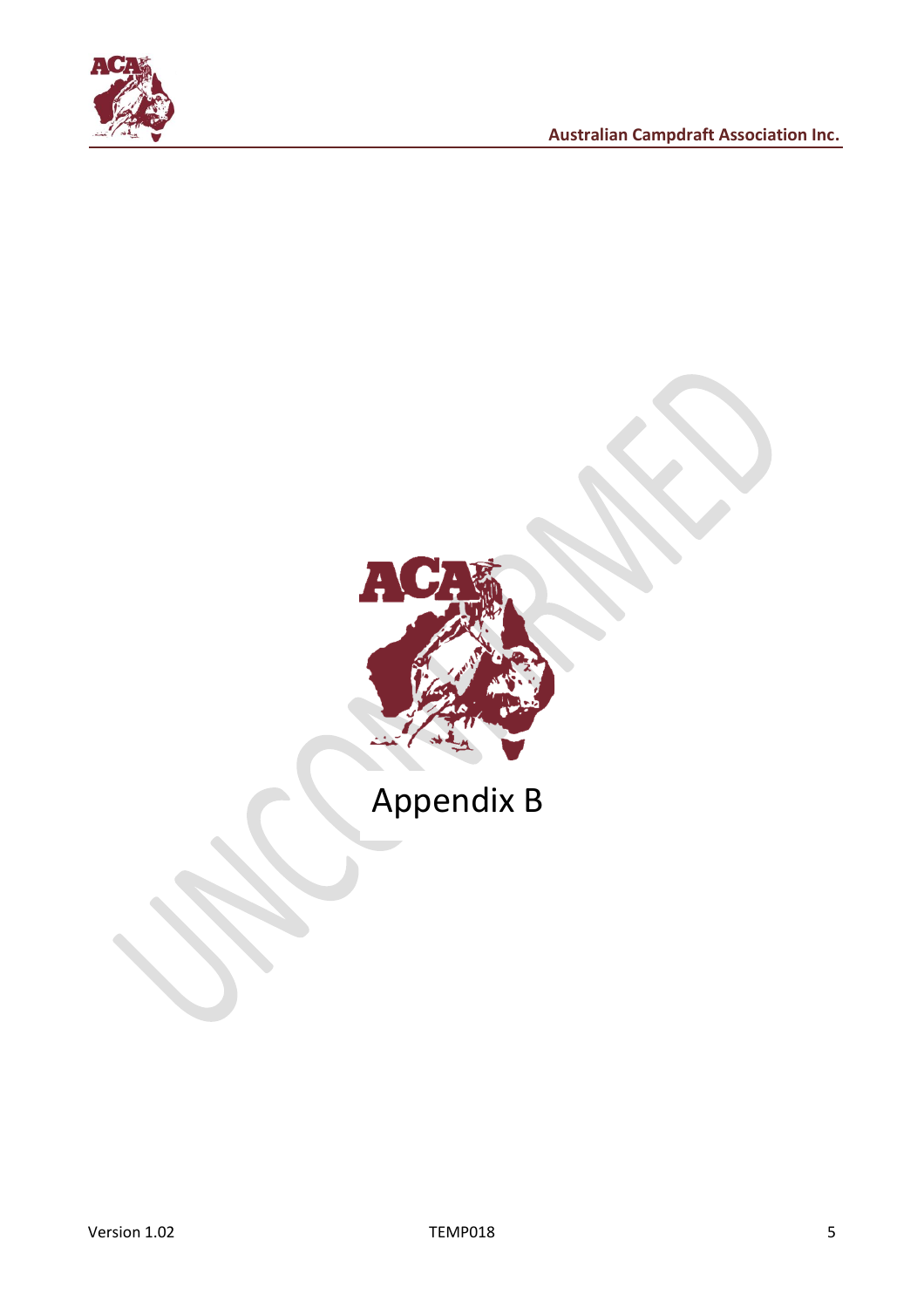

## **ACA Secretary's Report On The Election Of The Management Committee Members**

Mr President and Members, I advise that:

- A ballot was not required.
- There were no valid nominations for the following offices of the Management Committee: Central Western New South Wales, Northern Territory/Western Australia and Victoria.

The names of candidates who are taken to be elected as the only nominees for the office are stated below in Schedule A, to take effect as at 1 May 2022:

| <b>Office</b>                                                                                                                                            | <b>Names of Candidates</b>                                                                                                                                                                             |
|----------------------------------------------------------------------------------------------------------------------------------------------------------|--------------------------------------------------------------------------------------------------------------------------------------------------------------------------------------------------------|
| President                                                                                                                                                | <b>Rohan Marks</b>                                                                                                                                                                                     |
| <b>Vice Presidents</b>                                                                                                                                   | Peter Petty, Sean Dillon, Stephen Sheppard                                                                                                                                                             |
| <b>Treasurer</b>                                                                                                                                         | Ian Watson                                                                                                                                                                                             |
| <b>Zone Management Committee Members (Councillors)</b>                                                                                                   |                                                                                                                                                                                                        |
| <b>Border Zone</b>                                                                                                                                       | <b>Claudette Neville</b>                                                                                                                                                                               |
| Central Zone                                                                                                                                             | Brett McCamley, Hugh Philp                                                                                                                                                                             |
| Central Western New South Wales Zone                                                                                                                     | Nil                                                                                                                                                                                                    |
| Eastern New South Wales Zone                                                                                                                             | Paul McKey                                                                                                                                                                                             |
| Northern Territory/Western Australia Zone                                                                                                                | Nil                                                                                                                                                                                                    |
|                                                                                                                                                          |                                                                                                                                                                                                        |
|                                                                                                                                                          |                                                                                                                                                                                                        |
|                                                                                                                                                          |                                                                                                                                                                                                        |
|                                                                                                                                                          |                                                                                                                                                                                                        |
|                                                                                                                                                          |                                                                                                                                                                                                        |
|                                                                                                                                                          |                                                                                                                                                                                                        |
|                                                                                                                                                          |                                                                                                                                                                                                        |
| Northern Zone<br>South East Zone<br>Southern Zone<br>South West Western Australia Zone<br><b>Tasmanian Zone</b><br>Victorian Zone<br><b>Western Zone</b> | Dan Condon, Harvey Walters<br>Charlie Smith, Dane Bateman, Kay Radke, Phillip Aikenhead<br>Fiona Radke, James McAuley, Robert Daly<br><b>Allister Butcher</b><br>Lynne Lucas<br>Nil<br><b>Ben Hall</b> |

#### **Schedule A**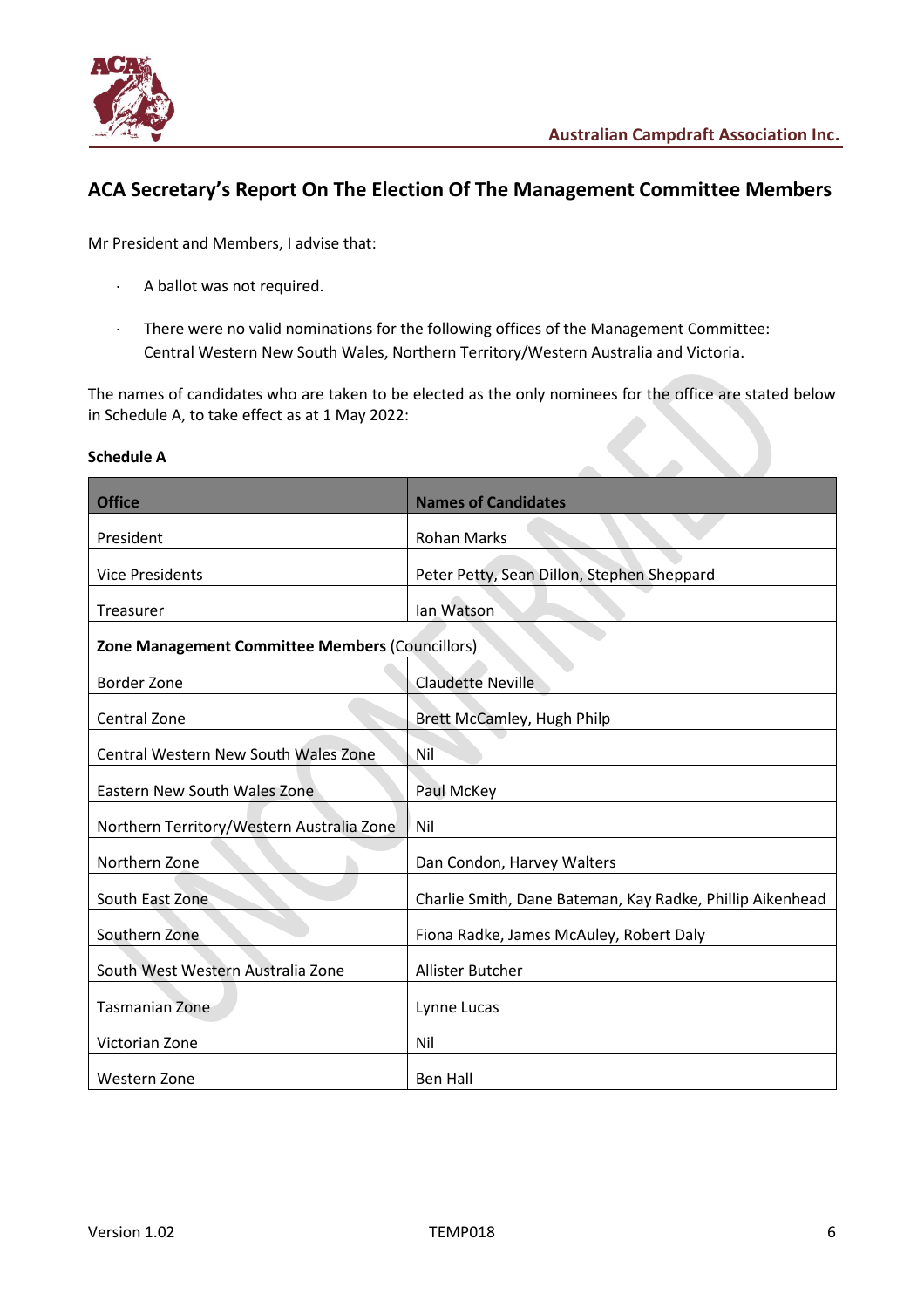

## **Members of ACA Management Committee as at 1 May 2022:**

| <b>Office</b>                                   | <b>Names</b>                                                                                                         |
|-------------------------------------------------|----------------------------------------------------------------------------------------------------------------------|
| President                                       | <b>Rohan Marks</b>                                                                                                   |
| <b>Vice Presidents</b>                          | Peter Petty, Sean Dillon, Stephen Sheppard                                                                           |
| Treasurer                                       | Ian Watson                                                                                                           |
| Zone Management Committee Members (Councillors) |                                                                                                                      |
| Border Zone                                     | Annie Williamson, Claudette Neville                                                                                  |
| Central Zone                                    | Brett McCamley, Gayle Shann, Hugh Philp, Mac Shann, Pete<br>Comiskey, Rod Carpenter                                  |
| Central Western New South Wales Zone            | Nil                                                                                                                  |
| Eastern New South Wales Zone                    | Paul McKey, Tania Moorhead                                                                                           |
| Northern Territory/Western Australia Zone       | Nil                                                                                                                  |
| Northern Zone                                   | Ben Stanger, Dan Condon, Evan Acton, Harvey Walters,<br>Jenni Ivers, Wendy Wockner                                   |
| South East Zone                                 | Brian Elliot, Charlie Smith, Craig Sheppard, Dane Bateman,<br>Glenn Evans, Kay Radke, Phillip Aikenhead, Scott Haley |
| Southern Zone                                   | Fiona Radke, James McAuley, Mat Durkin, Robert Daly                                                                  |
| South West Western Australia Zone               | Allister Butcher, James Roxburgh, Jim Daley                                                                          |
| <b>Tasmanian Zone</b>                           | Lynne Lucas                                                                                                          |
| Victorian Zone                                  | <b>Nil</b>                                                                                                           |
| Western Zone                                    | Ben Hall, Jason Comiskey, Tom Gleeson                                                                                |

## **Vacant Positions on the Management Committee as at 1 May 2022 are:**

| <b>Office</b>                             | <b>Vacancies</b>                         |
|-------------------------------------------|------------------------------------------|
| Executive                                 | Nil                                      |
| Border Zone                               | 2 for a 2 year term, 1 for a 1 year term |
| Central Zone                              | 2 for a 2 year term                      |
| Central Western New South Wales Zone      | 1 for a 2 year term, 1 for a 1 year term |
| Eastern New South Wales Zone              | 2 for a 2 year term, 2 for a 1 year term |
| Northern Territory/Western Australia Zone | 3 for a 2 year term, 3 for a 1 year term |
| Northern Zone                             | 1 for a 1 year term                      |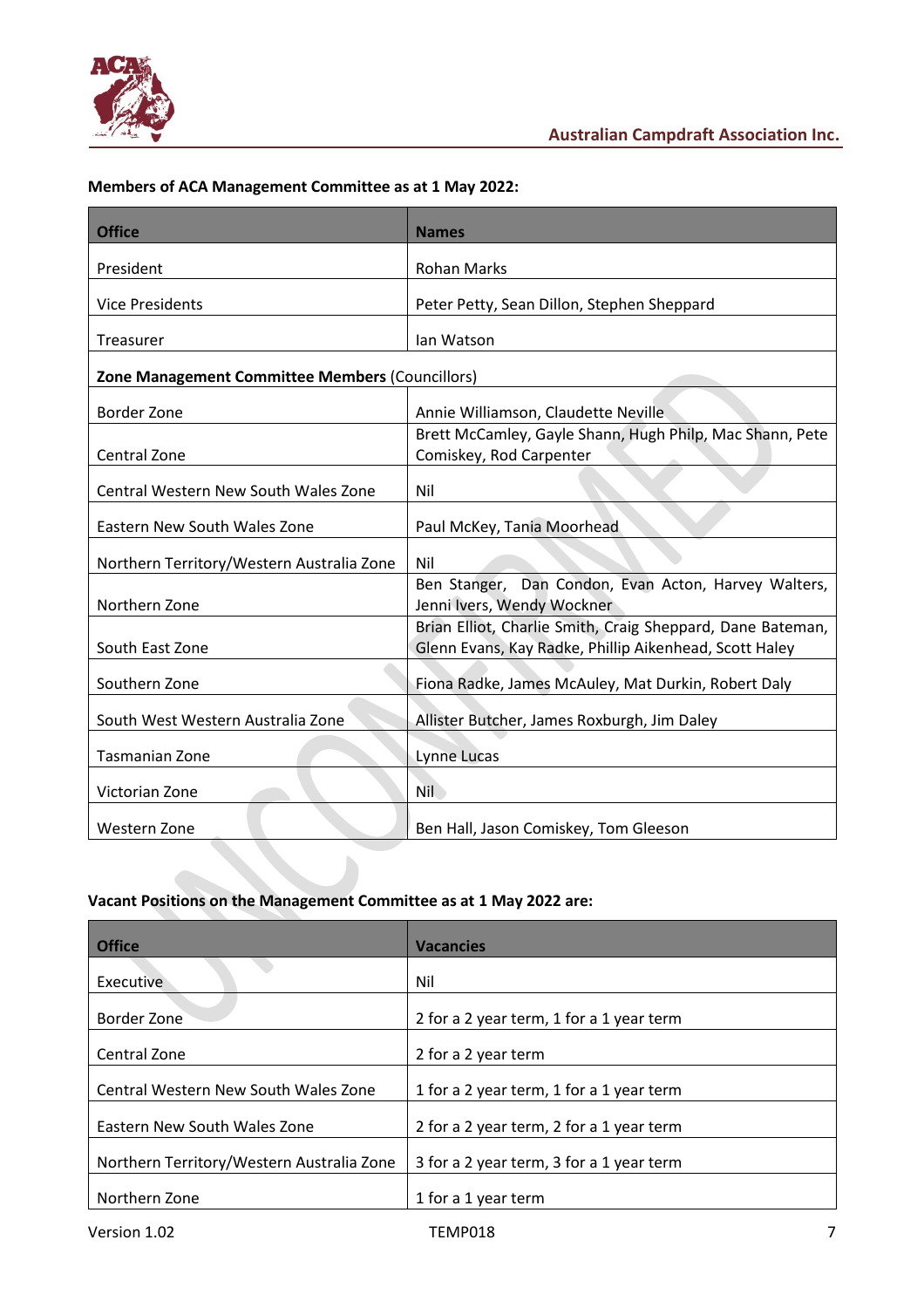

| South East Zone                   | Nil                                      |
|-----------------------------------|------------------------------------------|
| Southern Zone                     | 1 for a 2 year term, 1 for a 1 year term |
| South West Western Australia Zone | 1 for a 2 year term                      |
| Tasmanian Zone                    | Nil                                      |
| Victorian Zone                    | 1 for a 2 year term, 1 for a 1 year term |
| Western Zone                      | 1 for a 2 year term, 2 for a 1 year term |

Before I ask for someone to move my report, I'd just like to add that this is the first Secretaries Report I've presented during my time at ACA that hasn't had Hugh's name listed next to the President nomination. Hugh, thank you for the last five years working together, I've made a friend for life, and a wish you all the best.

> Gabrielle Franklin Operations Manager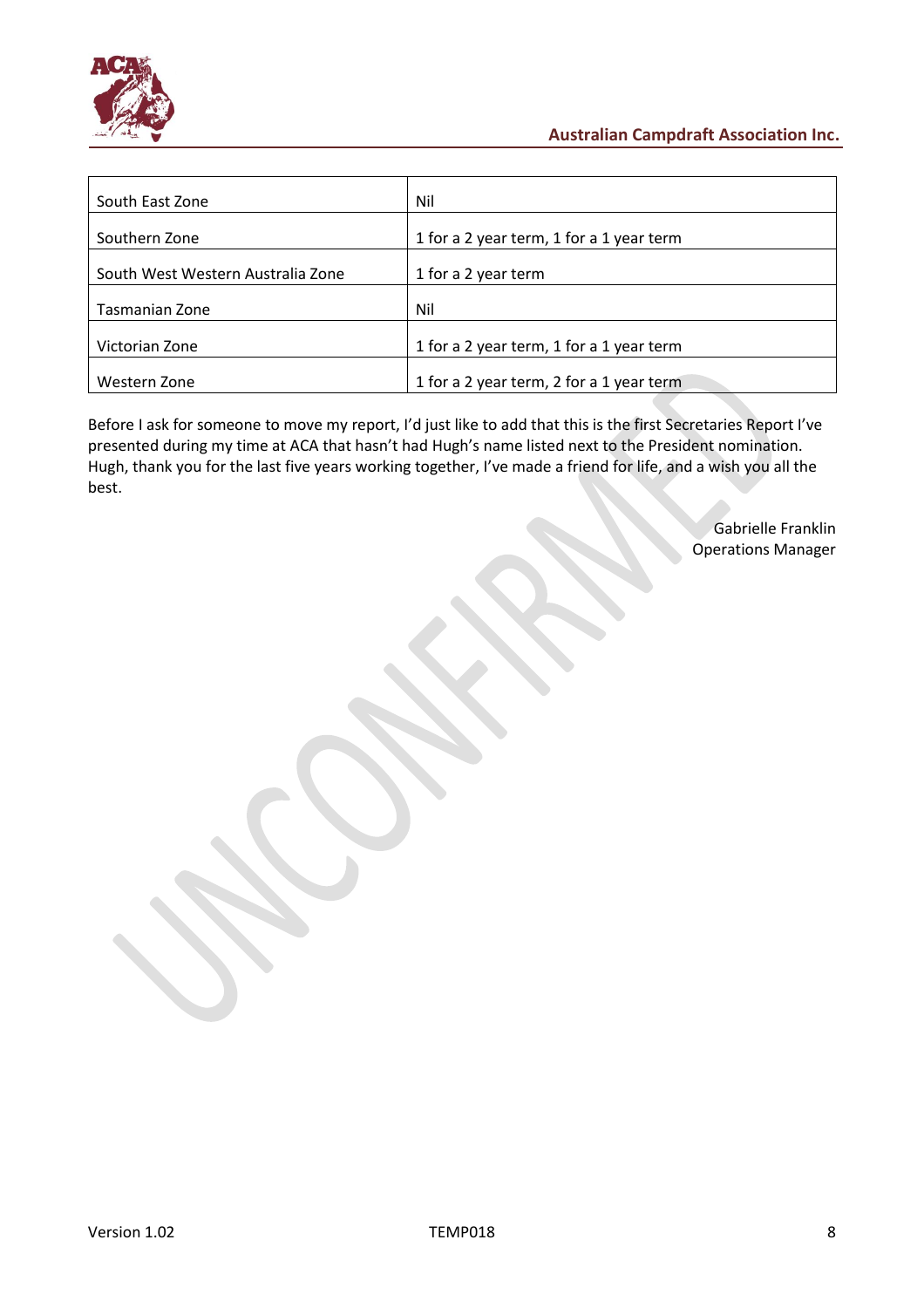



# Appendix C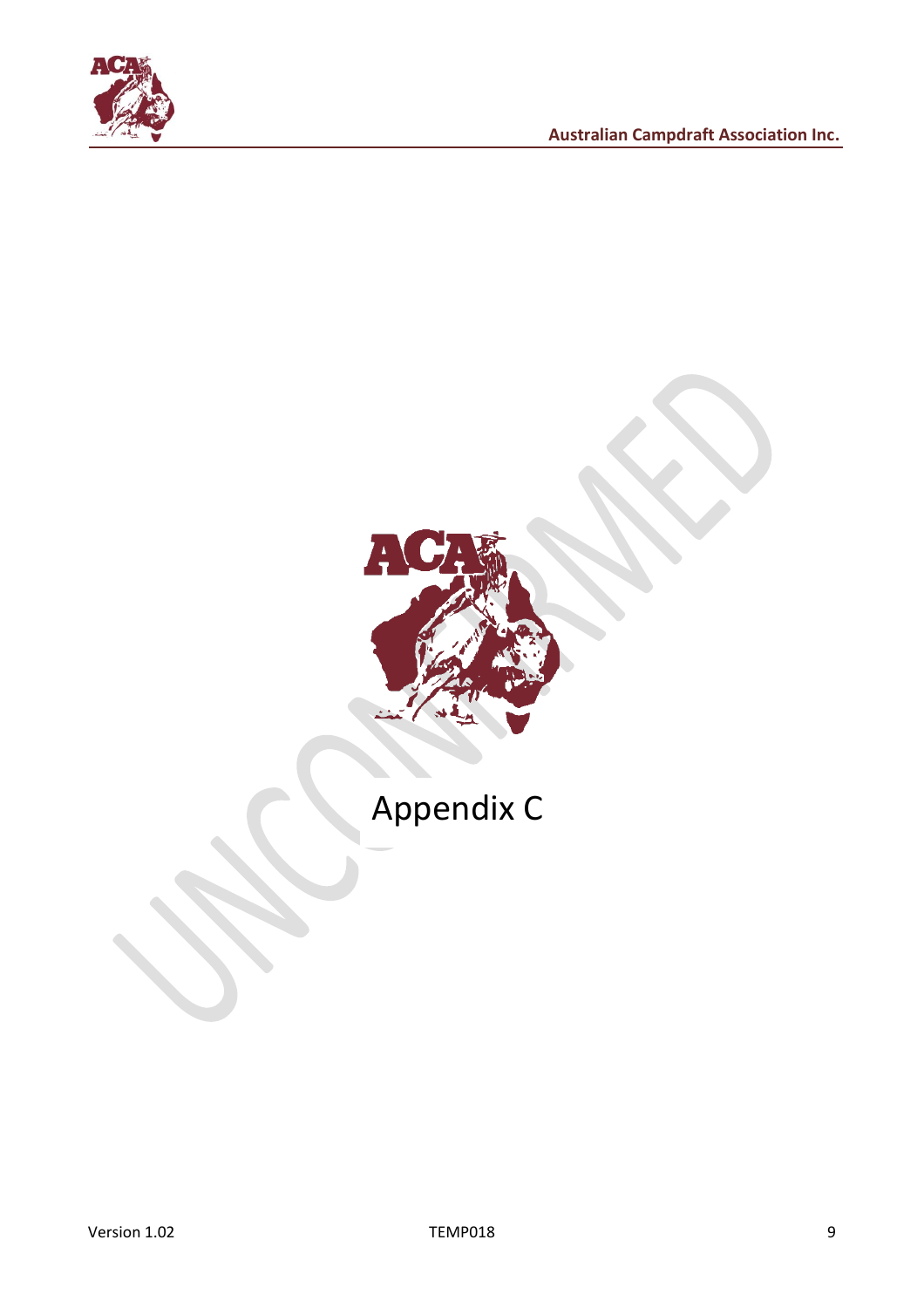

## **ACA President's Report – Hugh Philp**

Good Evening to our Patron, Mr Ed McCormack, the Management Committee and Members of ACA! It is a great honour to stand before you at our Annual General Meeting at the start of our ACA Golden Anniversary National Finals!

Although things are quite different to back in 1972, you have to admit mateship and unity are still things we hold in high regard! Thanks to Springsure for all of your preparations for this coming week, which we have all look forward to! I ask all members to make this a week to remember and let us rejoice in the sacrifices made by those before us!

Since our last Annual General Meeting held in Chinchilla, there have been some notable changes that have been met with concerns! We have replied to those as best we can regarding the membership rise, but the Management Committee have held firm on their decisions and so I thank those members who have renewed in January! Campdraft One is part of our costs going forward, but this is really only a small part in what has become big business for ACA! If you ask if I have been disappointed with Campdraft One, then the answer would be yes in recent months. But if you ask me about the last four years, then I am extremely proud! We have terrific people involved in this project and I know they try their best! We as members need to have the attitude of how can we help make this better! Members often question the affiliation fee for committees, but I can assure you the value received for twelve months cover is well worth the fee. I believe the support offered in our office is second to no one and I congratulate them on this!

There are many challenges right now in the world that honestly has us all bit worried, but I am grateful we can still do the sport we love! In 1972, the challenge was creating rules that would seem fair and more structured! Today we deal with massive nominations and technology, but through it all, the Management Committee continue to work with committees & find a way to adapt! I am proud of the financial position we are in at the moment, and am grateful for the Roma Office with all the work they do! Good employees are hard to find in any business so everyone should be grateful for those in the Roma Office!

In the coming weeks I will stand down from position as President and will stay on as Councillor for the Central Zone! I would like to thank Ian Atthow, Andrew Stallman, Sean Dillon, Stephen Sheppard, Rohan Marks, Greg Wallace, Ian Watson & Gabrielle Franklin for their support over the last four years! Also, I would like to thank the past & present chairpersons of the sub committees – Glenn Evans, Fiona Radke, Phillip Aikenhead, Mac Shann, Wendy Wockner, Patrice Elliott, Mat Durkin, Dane Bateman, Jenni Ievers and Tania Moorhead for their dedication! To the rest of the Management Committee, you can stand tall! You have allowed me to stand up here and be myself, but then in my lowest point, you have stood by me!

To Rohan, I wish you all the best for the future, and I think you will always know that you have my support 100%! To Peter Petty, welcome into the Executive, I know you will keep the whip cracking, so great to have you brother!

I look forward to the year ahead & lastly again thanks to the Springsure Working Horse Association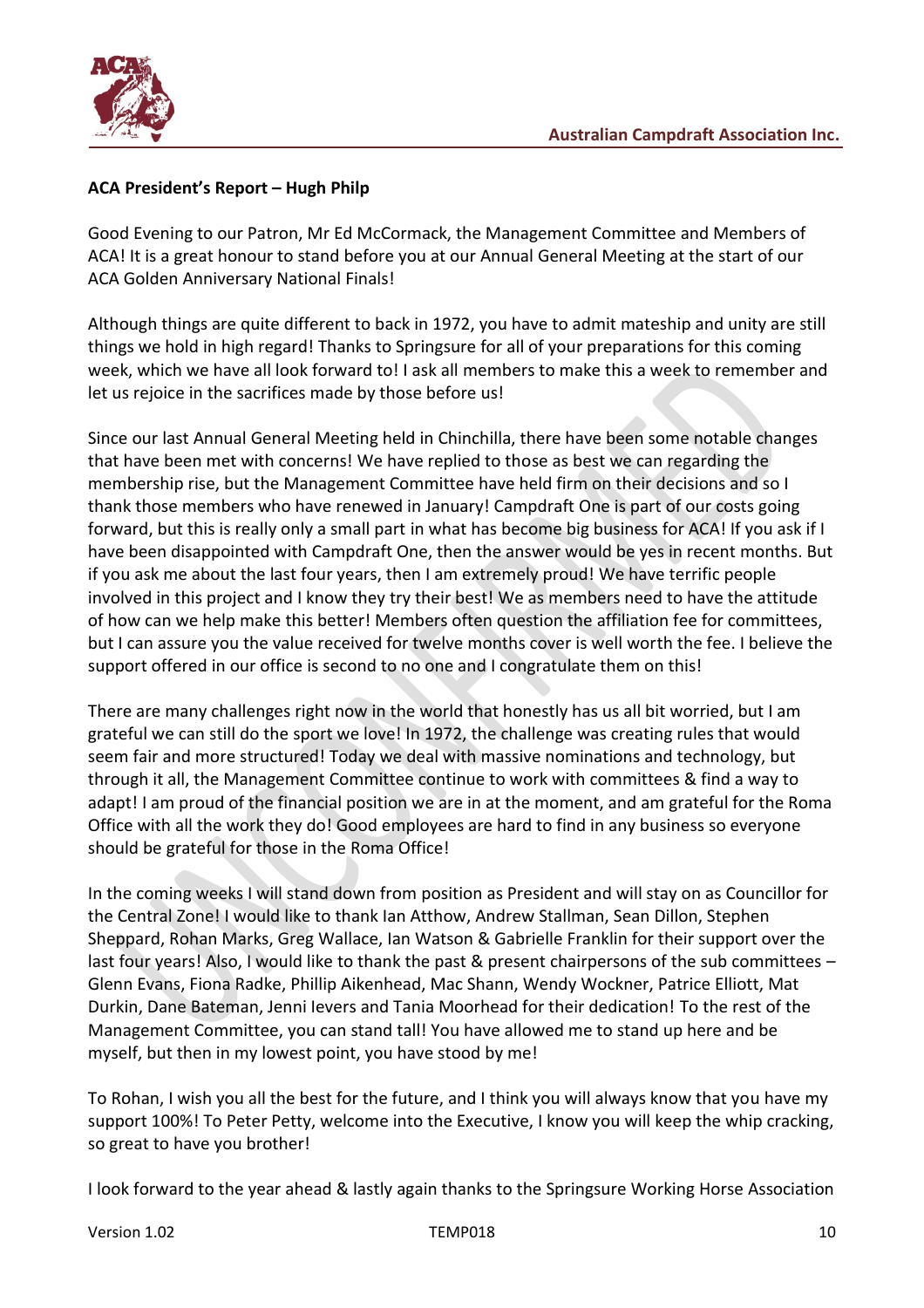

for hosting this wonderful celebration! Regards, Hugh Philp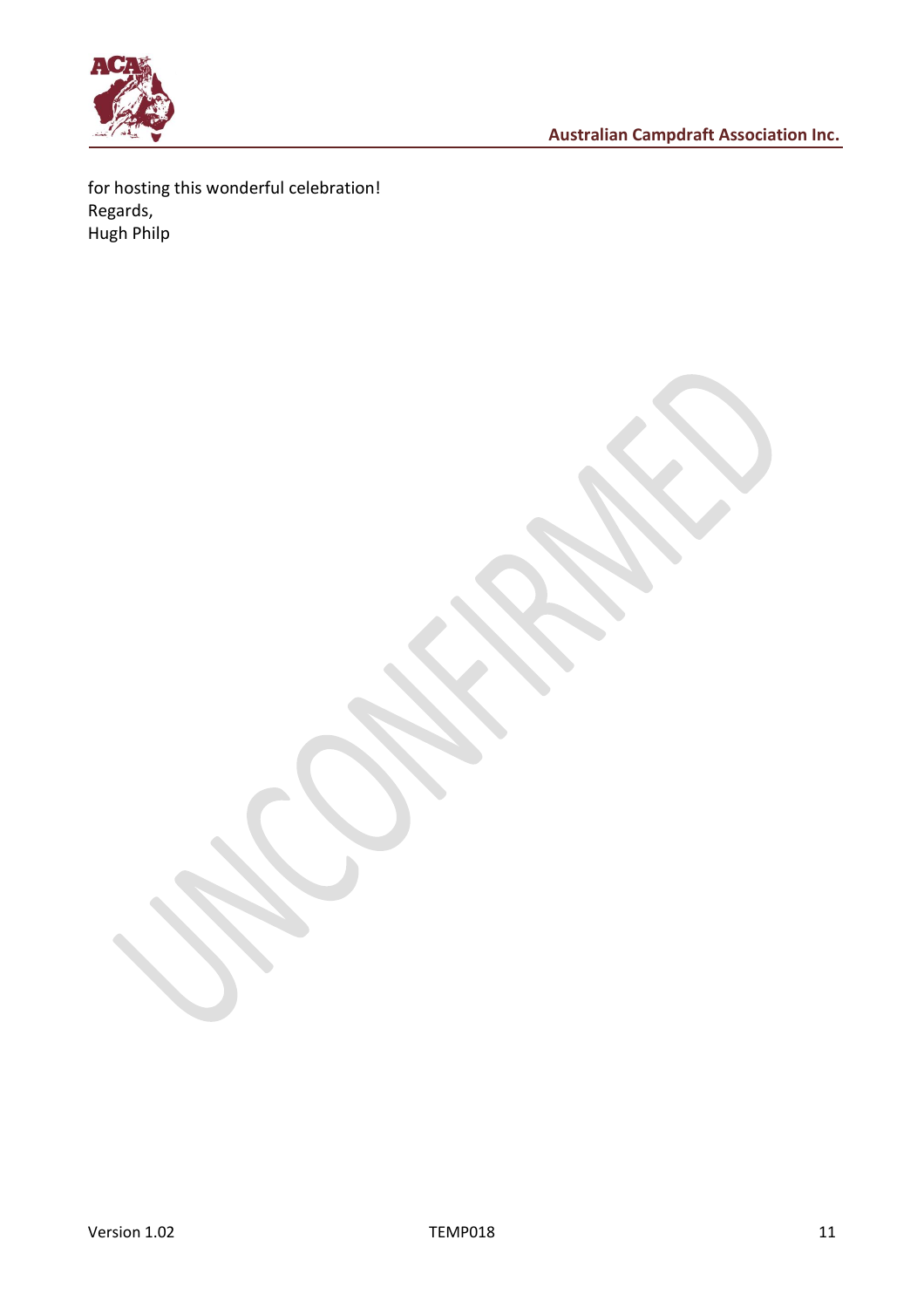



## Appendix D

Version 1.02 12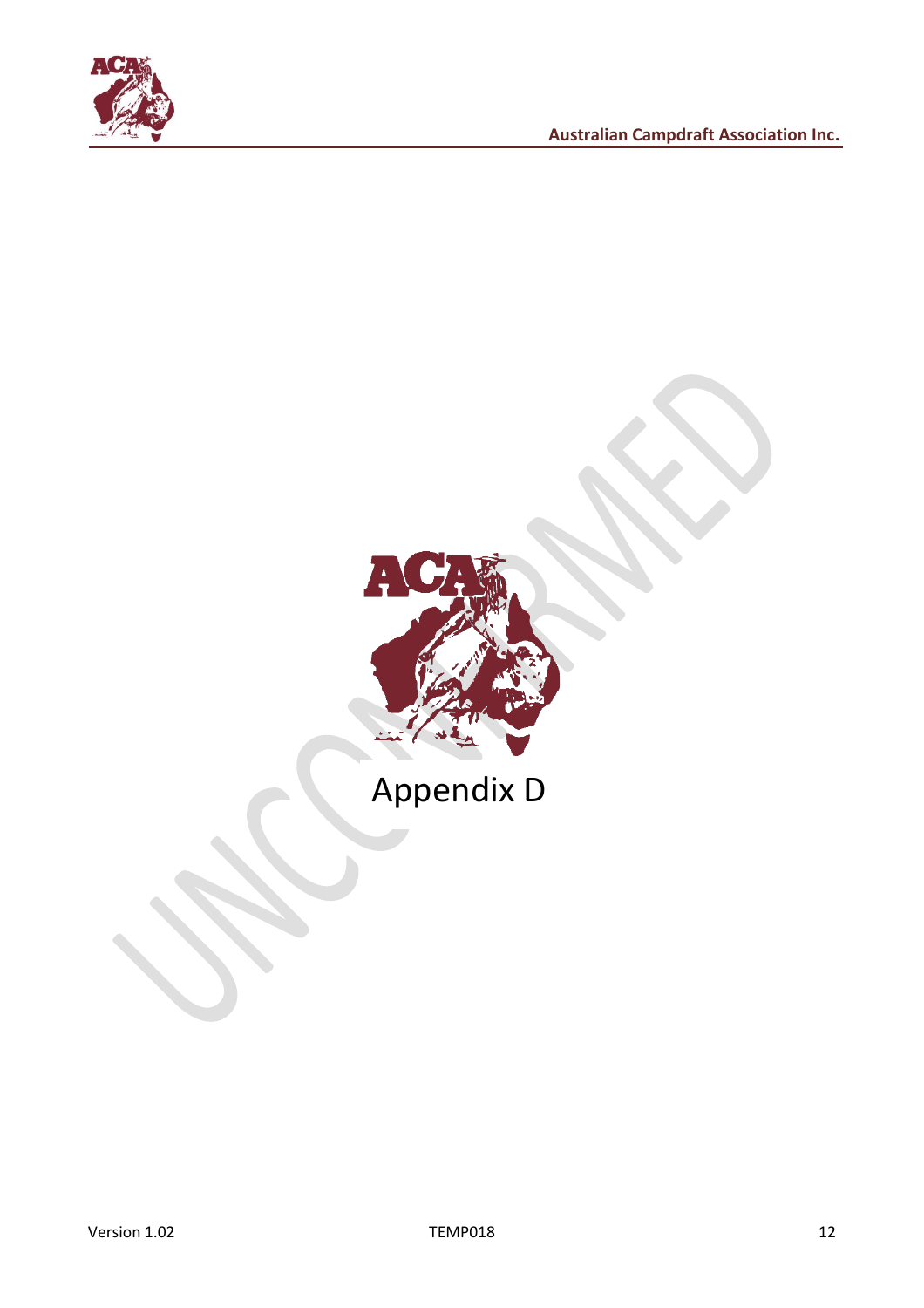

## **ACA Vice President's Report – Rohan Marks**

Good Evening Patron Ed McCormack, Members and Committees

It is with pleasure that I present to you my first, and only, AGM report, as Vice President, as I look forward to stepping into the President's role from 1 May onwards.

I hope that many of you take the time to read our Association's magazine, the ACA News. I wrote a Vice President's report for the February/March edition, where I outlined my concerns around the recent negativity towards many of our top riders, and to our Association in general. Tonight, I want to expand on my thoughts a little further, in the interest of protecting the integrity and positive attributes of our popular-as-ever sport.

The total number of Management Committee Members we had, prior to the Operations Manager's report earlier this evening, was 45. For the Management Committee Members, all of whom are volunteers, to all travel to and from any given Management Committee Meeting, is just shy of 100,000 kilometres. There are three Management Committee Meetings in a typical year, and there are no reimbursements or allowances provided by ACA for anything related to meeting attendance. With the cost of fuel, or perhaps flights depending on where a Management Committee Member is coming from, accommodation, food and the time taken to travel, I'll leave it up to you to do the maths on the fiscal contribution kindly donated by these individuals who volunteer their private and professional time to run our Association.

Now if we did do the maths on what I just outlined, we'd easily find ourselves a triple figure sum. Add to this, the days that our Management Committee are away from their own places of work or business. Many take leave, to attend these meetings, whilst many leave their own business. This leads me to my next point, that collectively, we have a kaleidoscope of professional personnel, many of who, have reputations of the highest order in their chosen career, and who make key decisions for our society, and safeguard our Association's way into the future. If we had to pay for services rendered, what would our membership and affiliation fees looks like then? If we had to pay for the Management Committee's travel expenses, what would our membership and affiliation fees looks like then?

If, after knowing all of this, you are still comfortable with making negative remarks about any of our Association's decisions, or any of our fees, I urge you to consider it would be far easier for these humans to not be on management, than to be on management. From 7500 members, interestingly, only two members have applied to come on the Management Council, that were not previously on the ACA Management Committee. With commentary on social media about our decision making, I thought many may have applied to assist us with the aforementioned.

While on the topic of negative remarks, I've seen some, about Campdraft One. I'd therefore like to thank the majority of members and committees who have embraced Campdraft One – overall, it seems most people have enjoyed using the program, and, as with anything I guess, the negative comments, which are in the minority, have been the loudest, but this is not a true reflection of the software. Campdraft One is not without fault, no software roll out ever is; our IT and Office Team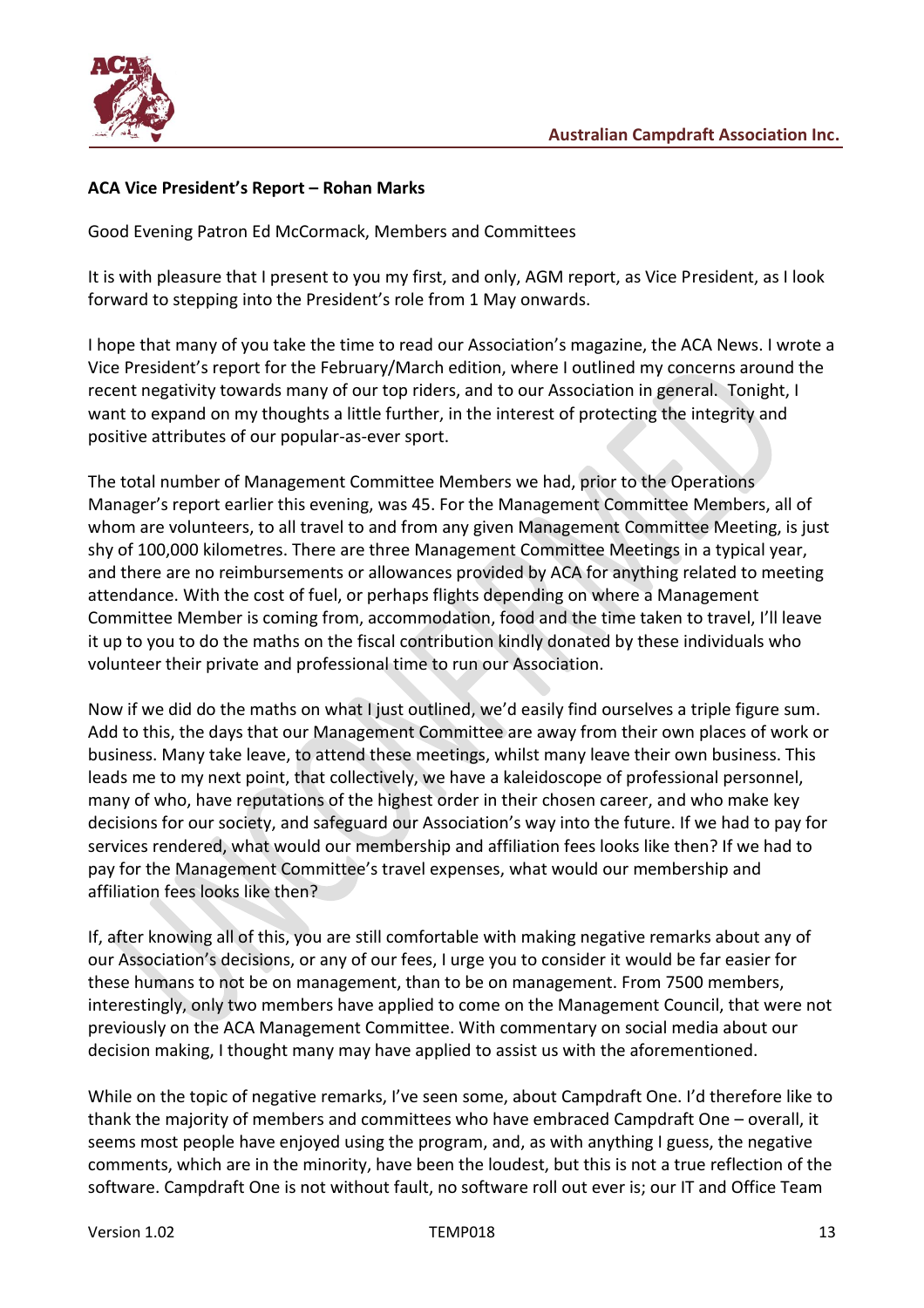

are making improvements to it every day. From a cost benefit point of view, the software has reduced administration time, and will continue to slash this, as it is further added to and refined. We don't see ourselves in competition with anyone in trying to build this platform. It is unique and purpose built for our organisation alone. Currently in 2022, phone in nominations or post in nominations are archaic, and in an attempt to deliver on members request, the Management Committee, led by Hugh Philp, have worked tirelessly for a long period of time, to appease your requests.

To this effect, ACA currently view Campdraft One as a realised success. I want to assure members and committees that should the time ever present itself where Campdraft One is no longer a benefit to ACA, we simply won't use it. All contracts pertaining to the build and sale, have been executed in such a manner, that member's interests and funds are protected, with minimal commitment to the program from ACA until we are certain it is a help and not a hinderance. The fact that we are using the software here, at our 50<sup>th</sup> Year National Finals, speaks volumes about the Management Committee and Office Team's confidence in the Campdraft One. There is \$1.1 million dollars cash at bank right now, an office and house owned outright by the members, a Management Committee excited and invigorated to take us into the future, and a software program that'll compliment all of this – there's so much to be positive about, so let's hop on the train and see where it takes us.

Hugh, thank you for your contribution to our Association. The effort put in is worth ten times the remuneration received. The time pondering on decisions and their outcomes no less, the time spent chartering a course through IT land. This pioneering action, will in time be a legacy the whole Association will be proud of. We thank you Mr President for delivering on these requests and the Association can stand taller and see further because of you. The compassion, readiness to mediate, and strength of leadership; have united and strengthened this Association. Members actions being louder than words, reflect this, by their attendance at our biggest, and 50<sup>th</sup> Anniversary, National Finals.

Finally, I'd like to thank my family, for their support in making the decision to give back to the sport I have spent the past 35 years enjoying. I hope everybody has an enjoyable and successful week, and may the next 50 years be as prosperous as the last 50. This ends my VP report for 2022.

I move that my report be accepted. May I have a seconder?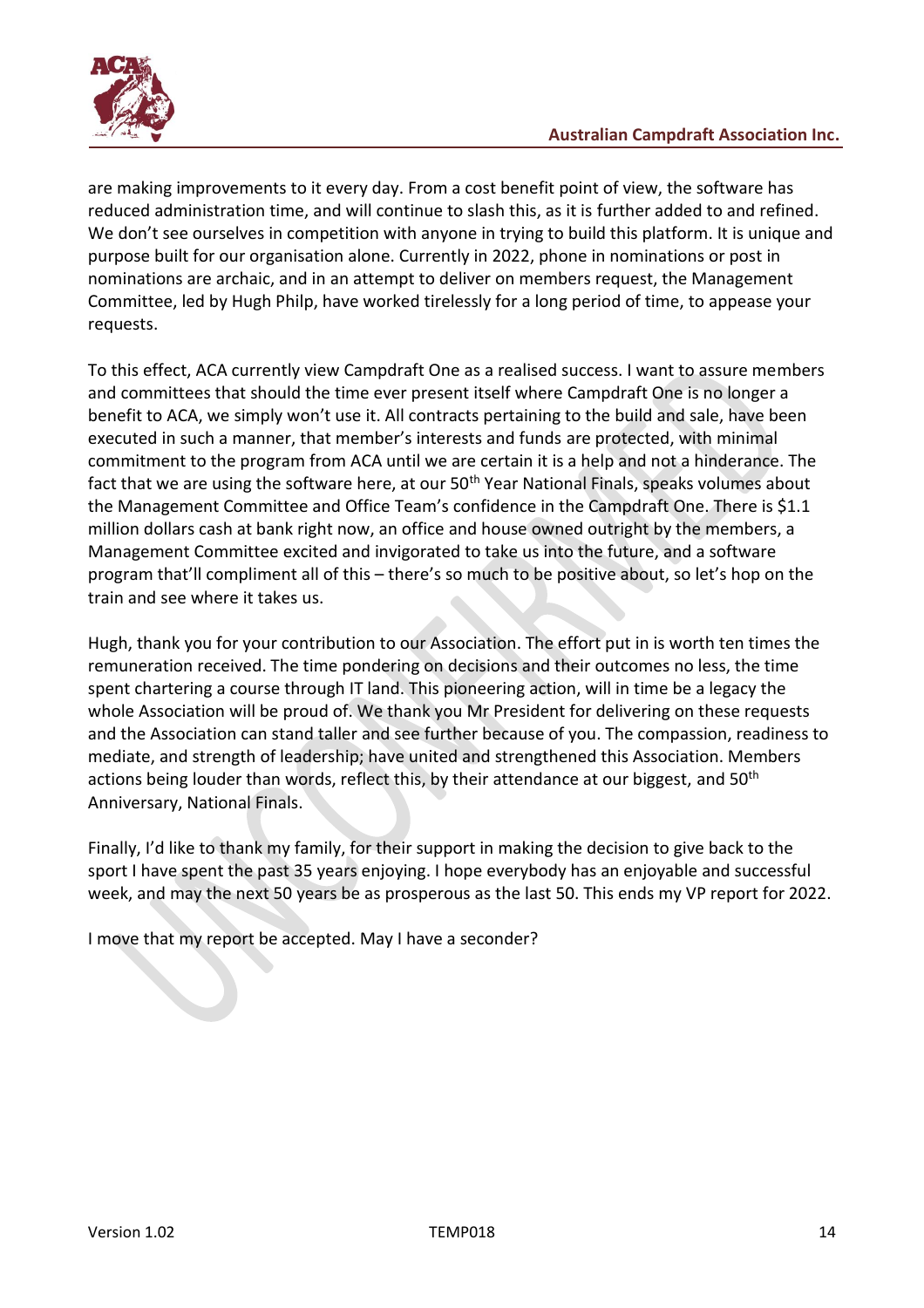

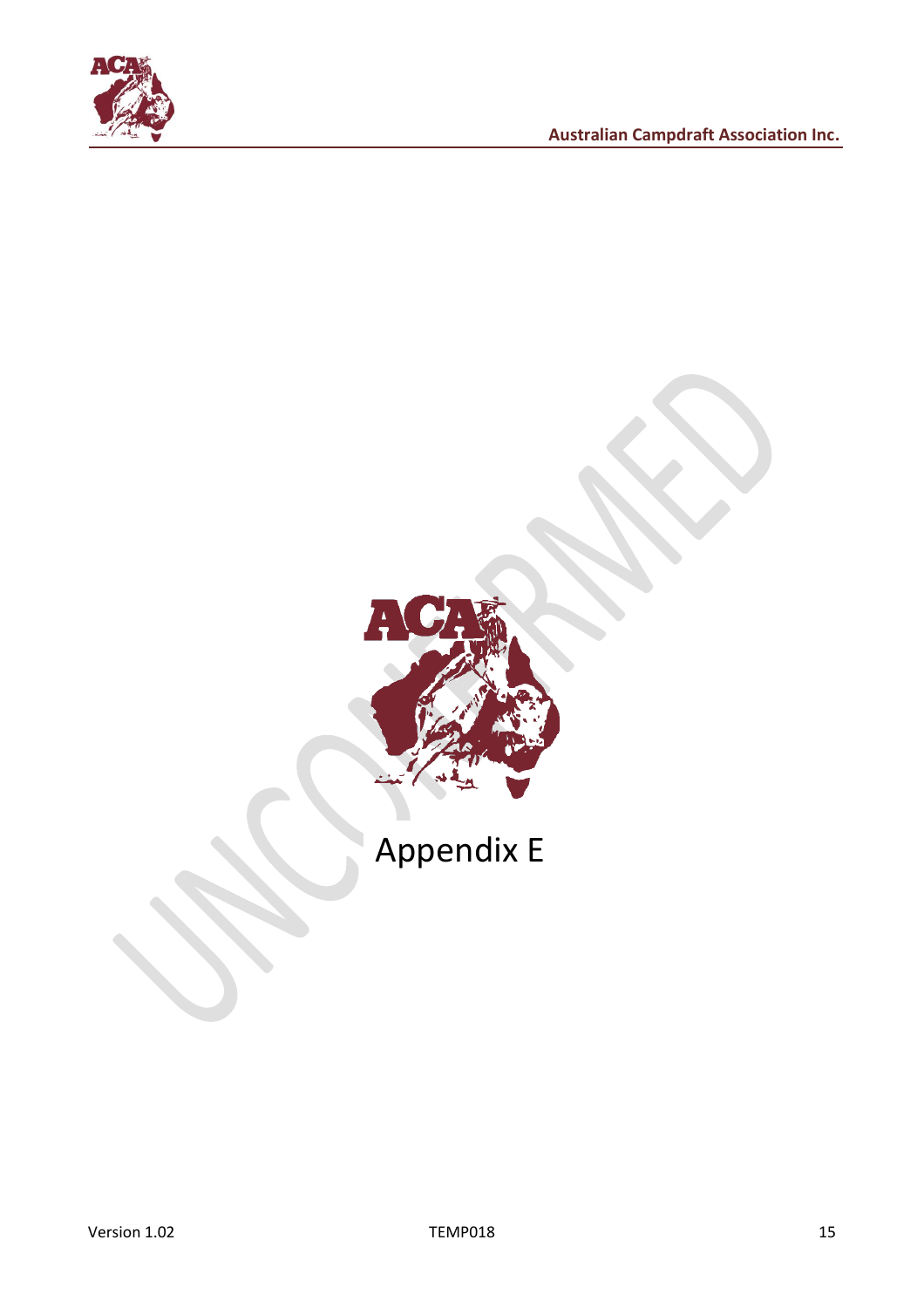

## **ACA Vice President's Report – Sean Dillon**

#### Good evening members

Once again we report to you after a year affected by substantial events, COVID and insurance chief among them and I will focus on those two areas tonight.

We moved from border restrictions shutting down business as normal to vaccinations requirements and state government regulations around access varying across the states. However painful and difficult this made organising and attending events, it would now appear to be a thing of the past and hopefully normality can return.

Insurance continues to be a very tricky area to manage. I need to reiterate that events which run under our affiliation have the most complete insurance protection available in Australia. The key elements are the access to Public Liability which has been very tricky to source cover for and a particular liability cover know as Professional Indemnity which is an Errors, Acts and Omissions cover that protects not only competing members from litigation but judges, cattle donors, committee members, volunteers basically any official or helper at any event.

Despite price rises and tricky management issues, please rest assured that our cover is complete and comprehensive. We work diligently to ensure compliance and communicate frequently to ensure that our members and our insurers understand the issues in a two way information flow. Please reach out to our Operations Manager and her staff if you have any queries or wish to clarify any point relevant to your/our insurance.

One point I need to point out that may clarify the situation for committees, all events run under our affiliation are covered by the ACA's insurance, irrespective of the fact that may hold insurance cover for other reasons, eg an Show Society or Pony Club. There has been an alternative position historically but recent developments have changed this. It doesn't mean that committees are double insured, they obviously require the other forms for other activities, however the process of running an event under our rules automatically triggers protection by the ACA policy.

Tonight's AGM sees the Association under go a change that has only occurred 7 times previously and that is the change of our President. All of them have been elected unopposed.

Hugh has been terrific leader for not only the management committee but for the whole association. His work to mediate, collaborate and communicate has been nothing short of next level. I have been constantly amazed at his ability to cut through on really important issues as well as issues that might seem trivial to some but still important to those who raise them. His patience, understanding and impeccable manner in dealing with the issues and the people are and have been an absolute credit to him. Hugh, your respect for both the process and the people of the Association have ensured that not only your reputation is in the highest of standing, but that of your office and the ACA in general. It has been my pleasure to work as part of your executive team, and I wish you all the very best for the future, but mainly offer my genuine thanks for the work, effort and dedication you have put into the role. Thanks mate.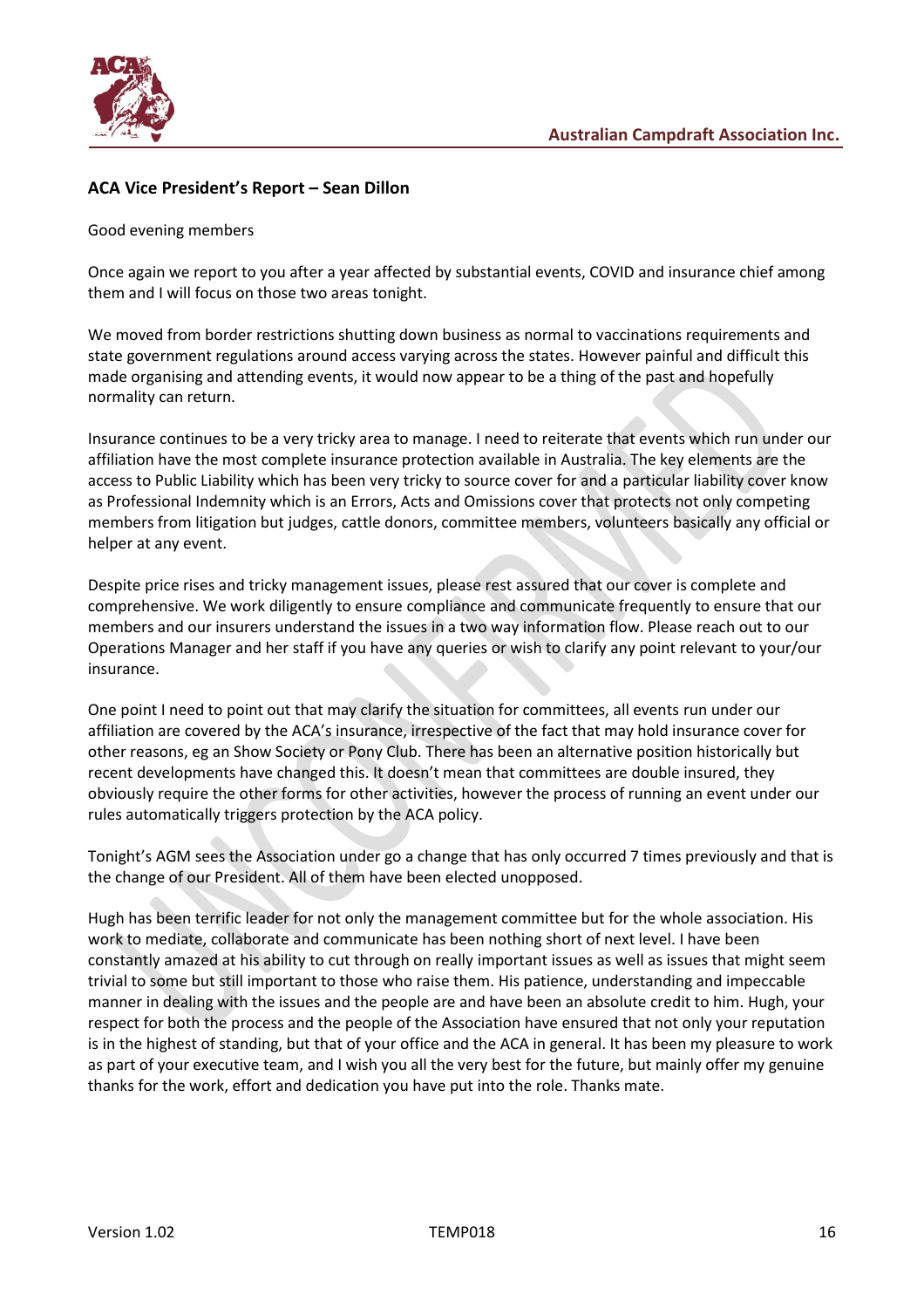



# Appendix F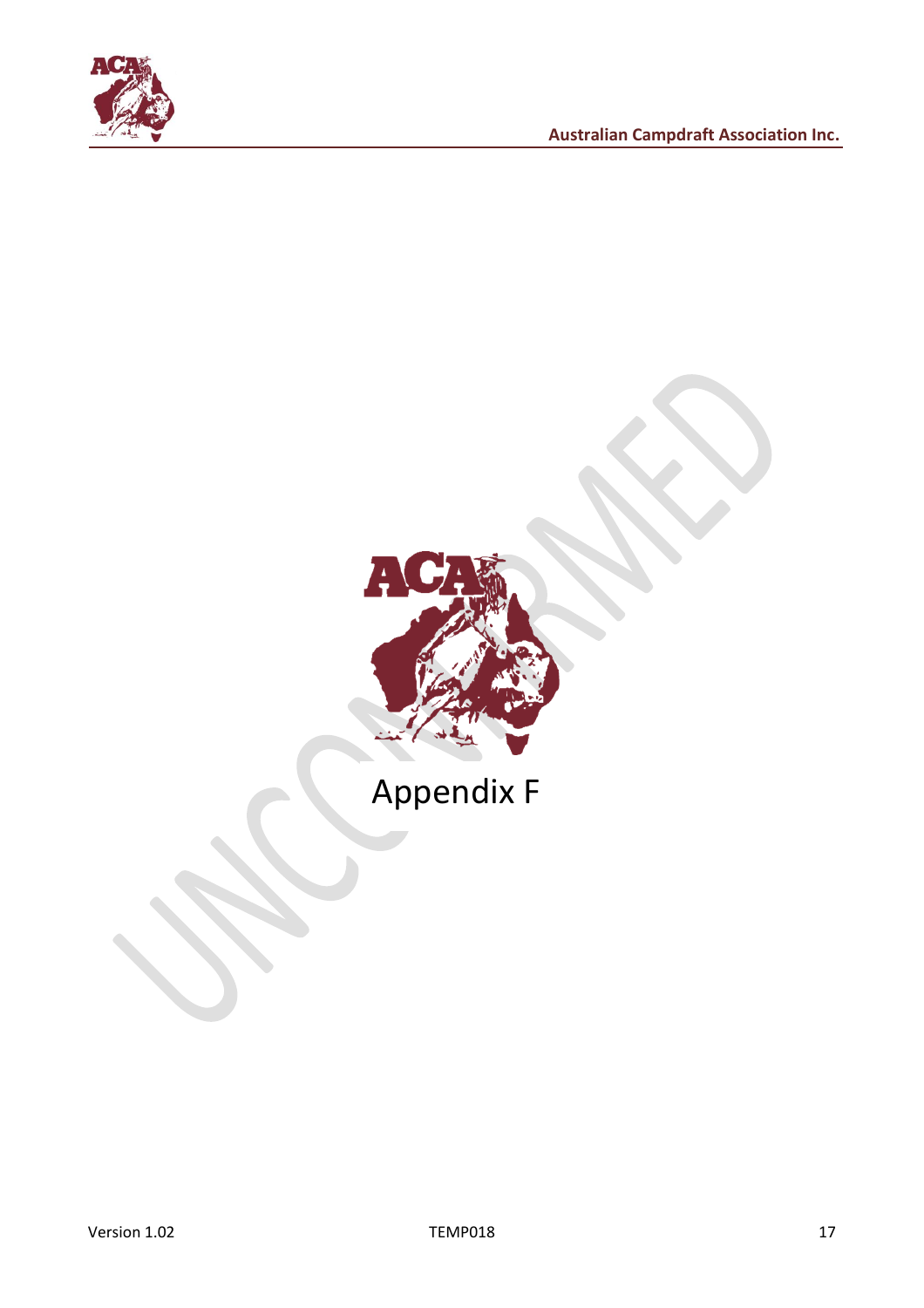

## **ACA Vice President's Report – Stephen Sheppard**

Good Evening Members and Guests,

It is with great pleasure that I present my Vice President Report for 2022, the fiftieth year of ACA. This coming week in Springsure will undoubtedly be one to remember as we celebrate this milestone for the Association. As most will know, ACA was formed at a meeting at the Emerald Star Hotel in Emerald on 26 February 1972. The structures put in place at that meeting largely stand today and are the cornerstone for the longevity & success of ACA.

The volunteer base of the Association cannot be overstated. From the backyard workers, to secretaries, to the management committee, the volunteer effort is incredible.

In our fiftieth year I think it is appropriate to acknowledge the effort of all past and present Management Committee members. The millions of kilometres travelled, the nights in motel rooms and the hours put in, all at their personal expense, have shaped ACA into the organisation it is today. I believe that every member of the Management Committee has had the best interests of the sport at heart.

2022 will hold other significant moments for ACA. It sees the changing of the financial year to January 1, hence this Annual General Meeting being only a few months from the last one. This change will spread the administrative workload around membership renewals and the lead up to the Finals.

This AGM also sees a changing of the guard with Rohan Marks stepping up to the role of President and Peter Petty into the role of Vice President. I look forward to the energy & experience they bring to these roles and wish them all the best during their terms in office.

It also heralds the end of Hugh Philp's term as President. His time as President has not been uneventful and we have had our share of highs & lows during the last few years. In all situations, Hugh has conducted himself in a manner most of us can only aspire to. A while ago I heard a once well known passage from a poem by Adam Lindsay Gordon. "Life is mostly froth and bubble. Two things stand like stone – Kindness in another's trouble. Courage in your own." This, I believe, sums up Hugh.

Campdraft One is also being rolled out this year. The benefits this program will have for ACA are huge. Although as with any new system, there have been a few glitches, the overall program should deliver as expected and enable ACA to progress & better manage many aspects of the sport that have up to now been hard to accurately measure.

I look forward to the next week and the next chapter in ACA. The future looks bright for campdrafting. Who knows what the next fifty years has in stall for us. I would like to move this report be accepted.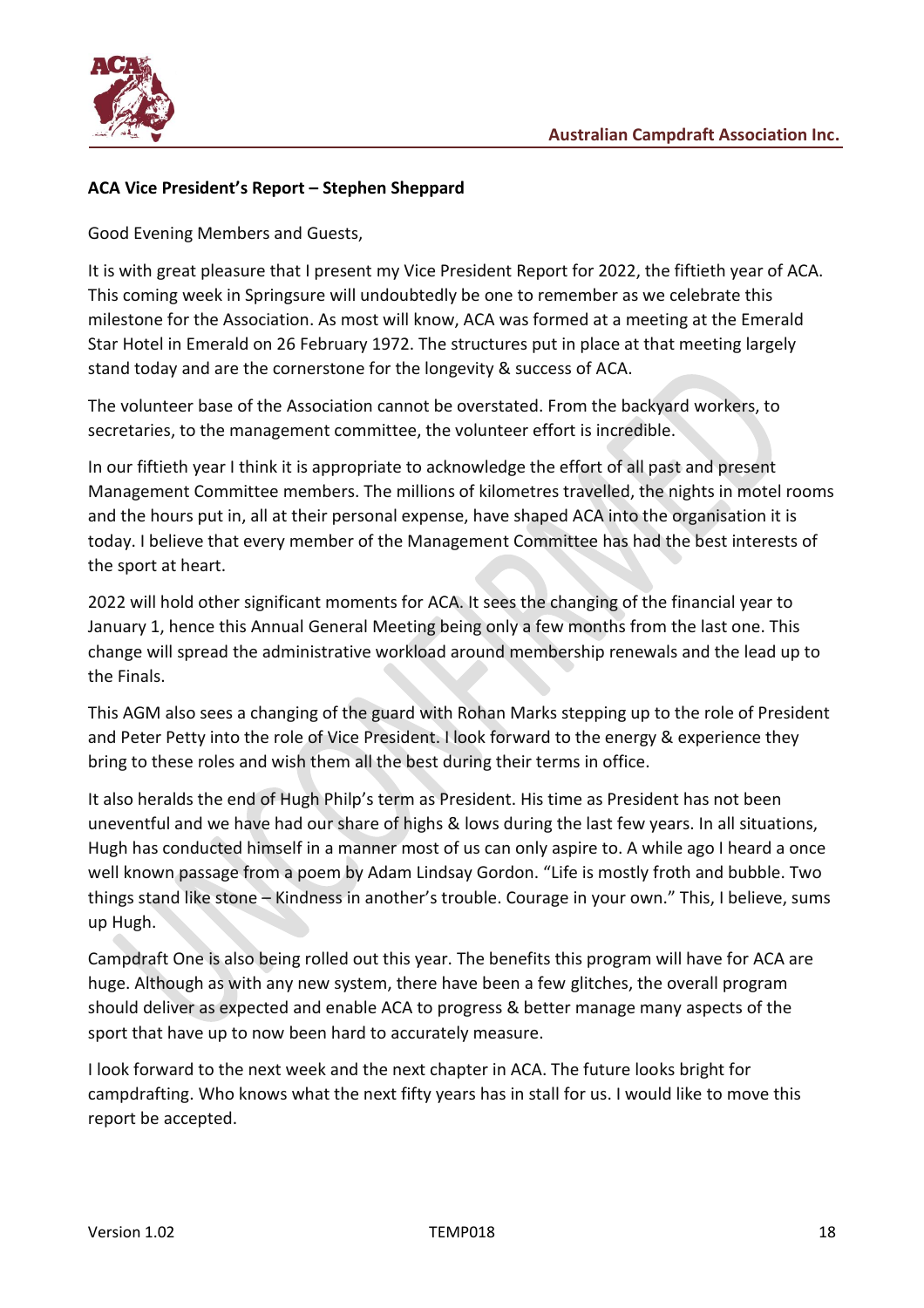



## Appendix G